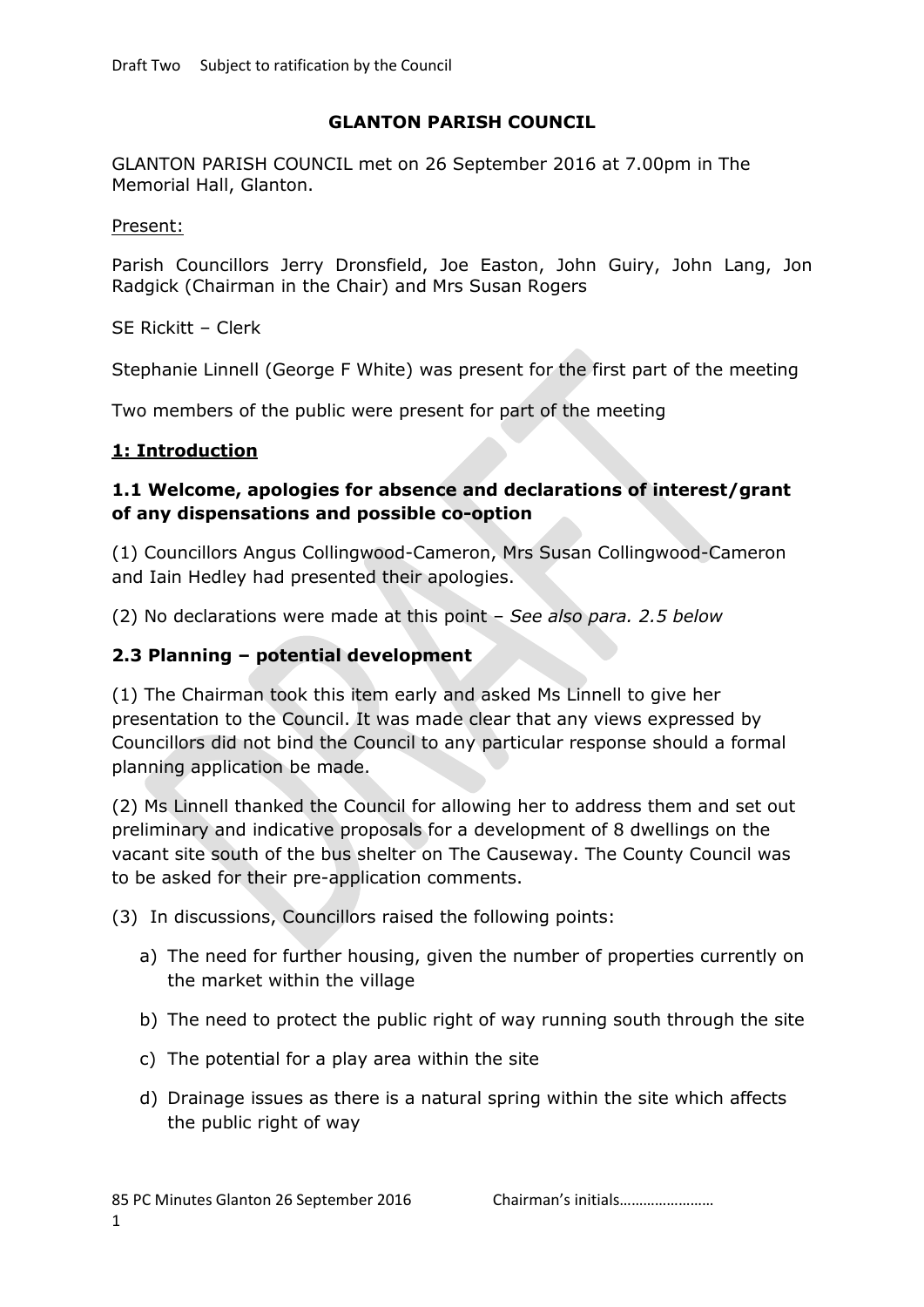- e) Concerns over the vehicular access arrangements onto The Causeway, especially sightlines
- f) Whether the existing wall along The Causeway is listed
- g) The clear need for the bus shelter which serves the stops on both sides of the road
- h) The need to consider the height of any new buildings
- i) The opportunity for a mix of housing types.

(4) Ms Linnell thanked Councillors for their comments and left the meeting at this point.

## **1.2 Public Questions**

There were no questions

## **1.3 Minutes of the previous meetings**

The minutes of the Parish Council Meeting held on 25 July 2016 were agreed as a true record and signed by the Chairman.

## **1.4 An update on matters arising from the minutes of 25 July 2016**

(1) Councillor Mrs Rogers reported on her continuing contacts with the Rights of Way Officer regarding the obstructed footpath to Whittingham and that no application has been received for the formal diversion as yet. The Chairman will write to the landowner to ensure that the path was not ploughed. **Action JR**

(2) Councillors were pleased that the Highways Dept. had speedily dealt with the grass at the A697 Junction following the previous meeting.

(3) The Chairman reported on the successful of the Annual Village Clean-Up with many parishioners assisting.

## **2: Items for discussion and potential decisions**

## **2.1 Reports from the County Councillor and the Police**

No reports had been received.

## **2.2 The Millennium Oak Avenue**

Councillor Radgick reported that he is still seeking costs for the work on the Oak Avenue as those approached initially had declined to tender because of the scale of the work. Further information will be brought to the November meeting. **Action JR**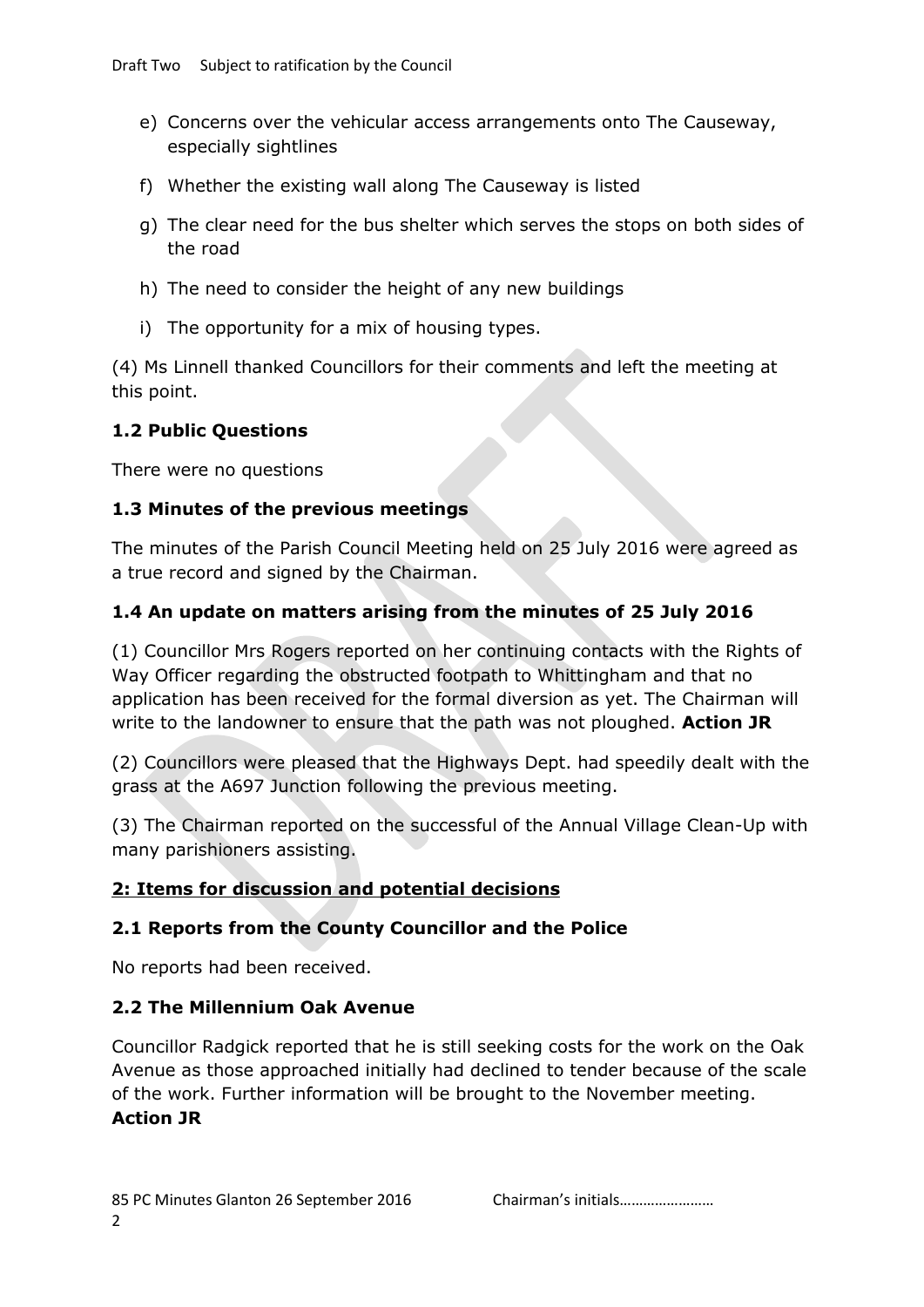# **2.3 Planning**

(1) Please see above.

(2) The Chairman reported that the Planning Authority had approved Application 16/02353/FUL -Land South West of 6 Whittingham Road - Proposed construction of a new dwelling.

(3) There were no new applications for the Council to consider.

# **2.4 Bank Planting**

The Council approved the actions set out in the report in Appendix One. Councillors were pleased to note that some of the flowers were already coming through.

# **2.5 Estate Agents' Signs**

The Council discussed the issue as signs had been erected in the highway verge at the A697 junction. Whilst all agreed that signs should not be placed in positions which obstruct visibility, there was no consensus on a possible policy. Some Councillors recognised the need for some parishioners to sell their properties, whilst others doubted the need for signs at the junction. Given the differing views, the Council decided not to pursue a policy.

*Councillor Dronsfield took no part in this discussion as his property was for sale.*

# **2.6 Bus Shelter**

The Chairman reported he had received two quotations to repair the roof. The Council agreed the work should be undertaken as soon as possible and resolved to instruct Richard Frater to carry out the work as he had provided the lowest quotation. **Action JR**

# **2.7 A Village Fund**

The Chairman drew attention to the slowly depleting *Millennium Fund,* which continues to be a valuable resource for one-off projects. He wondered if the Council should seek to top-up the Fund. Councillors discussed the issue and noted the likely difficulty in raising funds other than for specific projects at the current time. Councillors decided not to establish a Fund at the present time but would be considering the possible need for an increase in the precept at the next meeting.

# **2.8 State of the Pavements within the Village**

An elderly parishioner had recently suffered a fall when tripping over a hole in one of the pavements. Councillors were concerned about the poor state of the pavements generally. The clerk suggested that Councillors report defects on an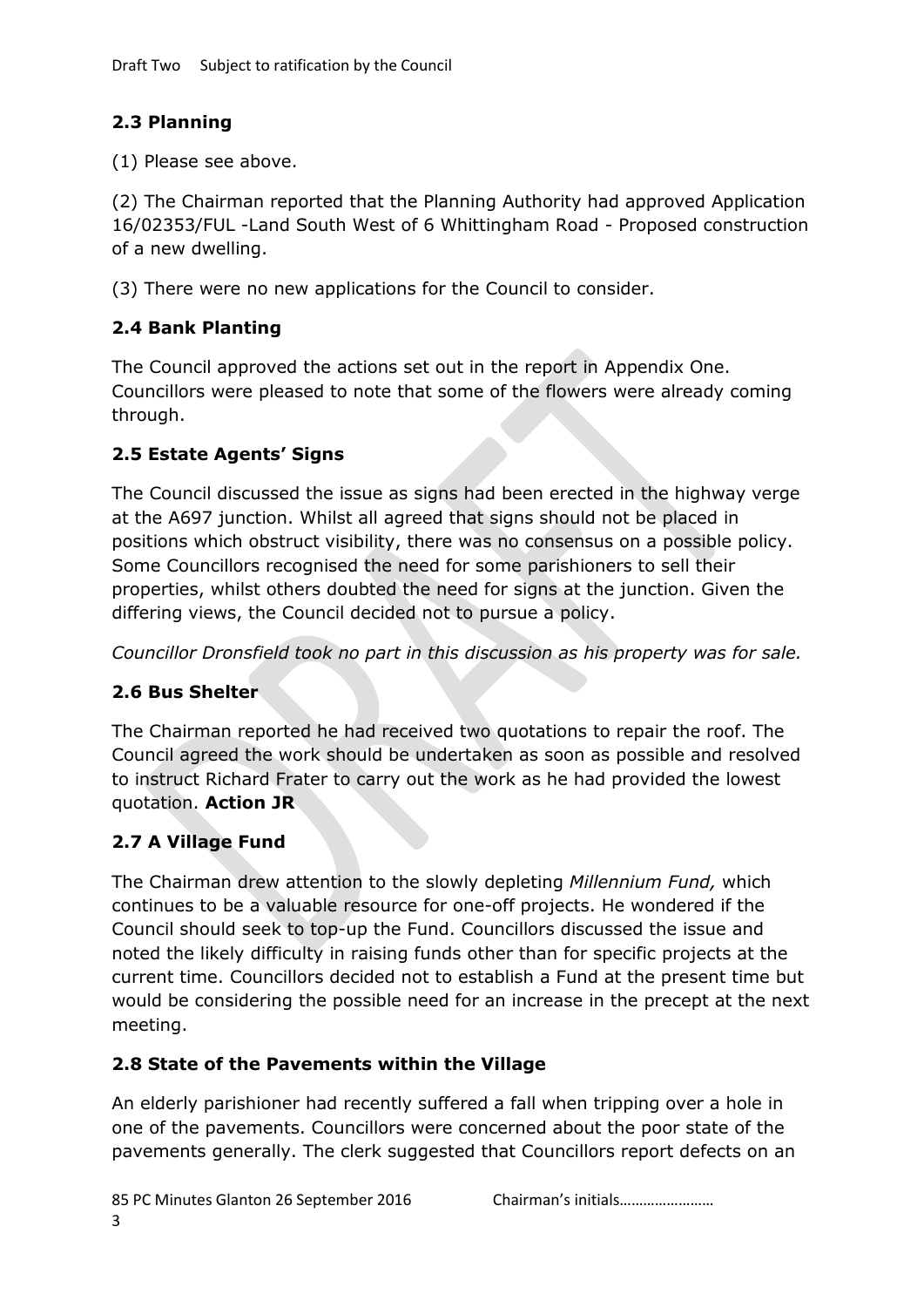individual basis through the system on the County Council's website as anecdotally this seemed to result in swift repairs. **Action All Councillors**

## **2.9 Extra Grass Cuts**

The Council decided not to take up the County Council's offer of three extra cuts for £162.82.

## **3: Items for Information**

## **3.1 Forthcoming Village activities**

(1) Councillor Easton reported that the coffee mornings on the second Wednesday and the lunch clubs on the last Wednesday each month were continuing. There are also regular keep fit sessions on Monday mornings and Wednesday evenings, the latter being open to all ages.

(2) Mr Verrill will be organising an event in the Hall, but details remain to be finalised.

# **3.2 Details of any meetings attended by Councillors or the clerk**

No meetings were reported but the clerk drew attention to

- 1 October The NALC AGM
- 6 October The Cluster Meeting to be attended by the Leader of the County Council
- 13 October The third Town & Parish Council Conference at County Hall

# **3.3 Correspondence received**

(1) The clerk circulated a list of emails received and provided other material for Councillors to take away.

(2) Attention was drawn to the changes in Civic Amenity Site Opening Hours and the proposed consolidation of the Dog Control Orders.

# **4: Administration**

# **4.1 Audit of the 2015/2016 Accounts**

The clerk reported that the external audit had been completed with no issues being brought to the attention of the Council. The Council resolved to approve and accept the Annual Return, including the External Auditor's certificate. The Chairman expressed the thanks of the Council to the Clerk whose advice and guidance was a significant factor in achieving a clear audit report.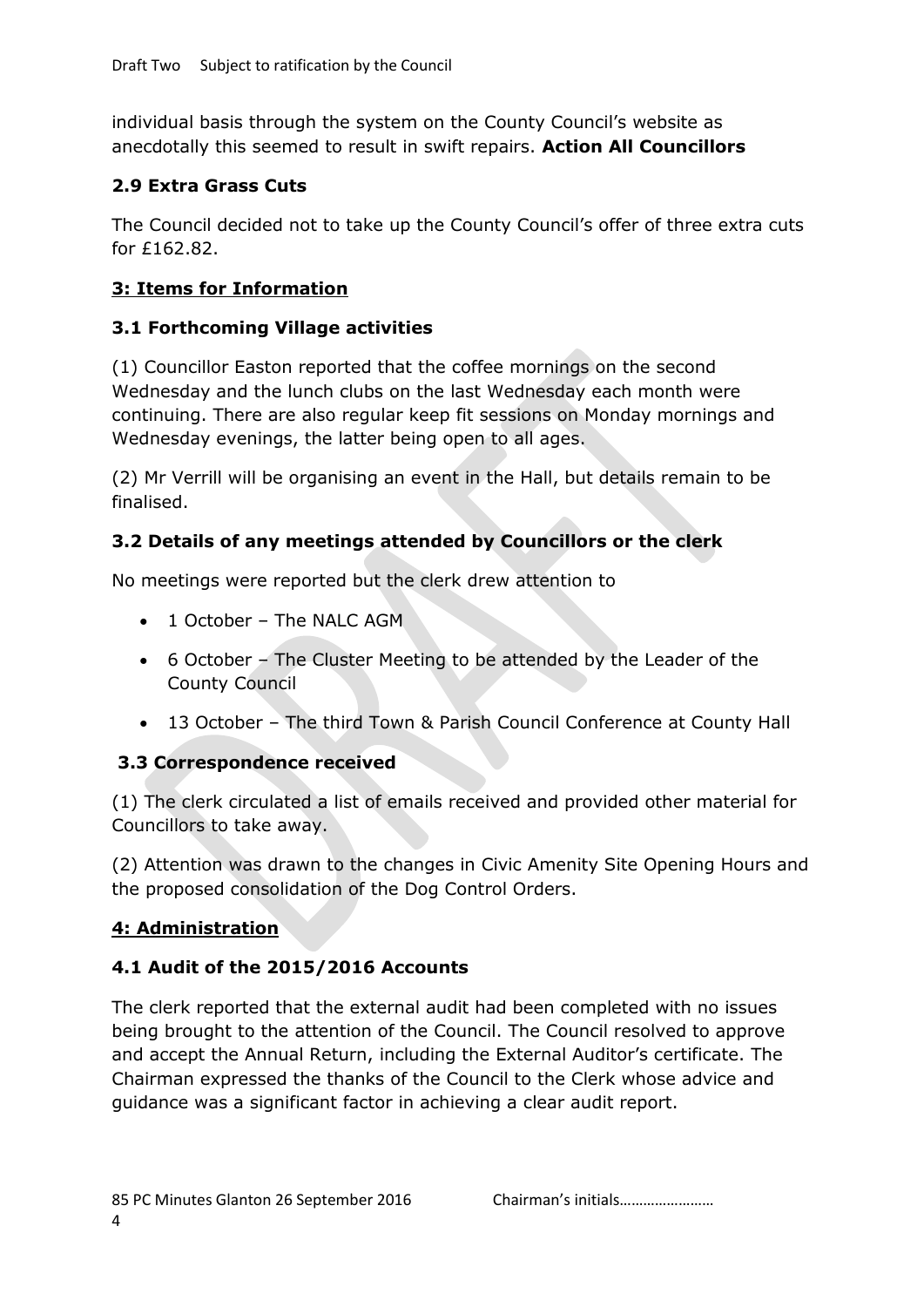## **4.2 To note the current accounts for 2016/2017 and to authorise any payments**

The current accounts were noted (a copy is attached to the signed minutes) and approval given for the following payments

 $>$  HMRC – PAYE Q2 - £30.00 (by BACS)

> J Radgick – Reimbursement website hosting and printer inks - £105.84 (by BACS)

## **4.3 Internal Auditor**

Sandra Nattrass was reappointed as the internal auditor.

#### **4.4 Staff Pensions**

The Council considered the report concerning a pension for the clerk as set out in Appendix Two. The Council resolved to note that it had a power to offer a pension but declined to exercise that power at the present time for the reason in the report.

### **4.5 Details of Items Councillors wish to raise at the next meeting**

None

#### **Date of Next Meeting**

The next meeting is scheduled for Monday 28 November 2016

| Confirmed as a true record |  |      |
|----------------------------|--|------|
| and signed by the Chairman |  | Date |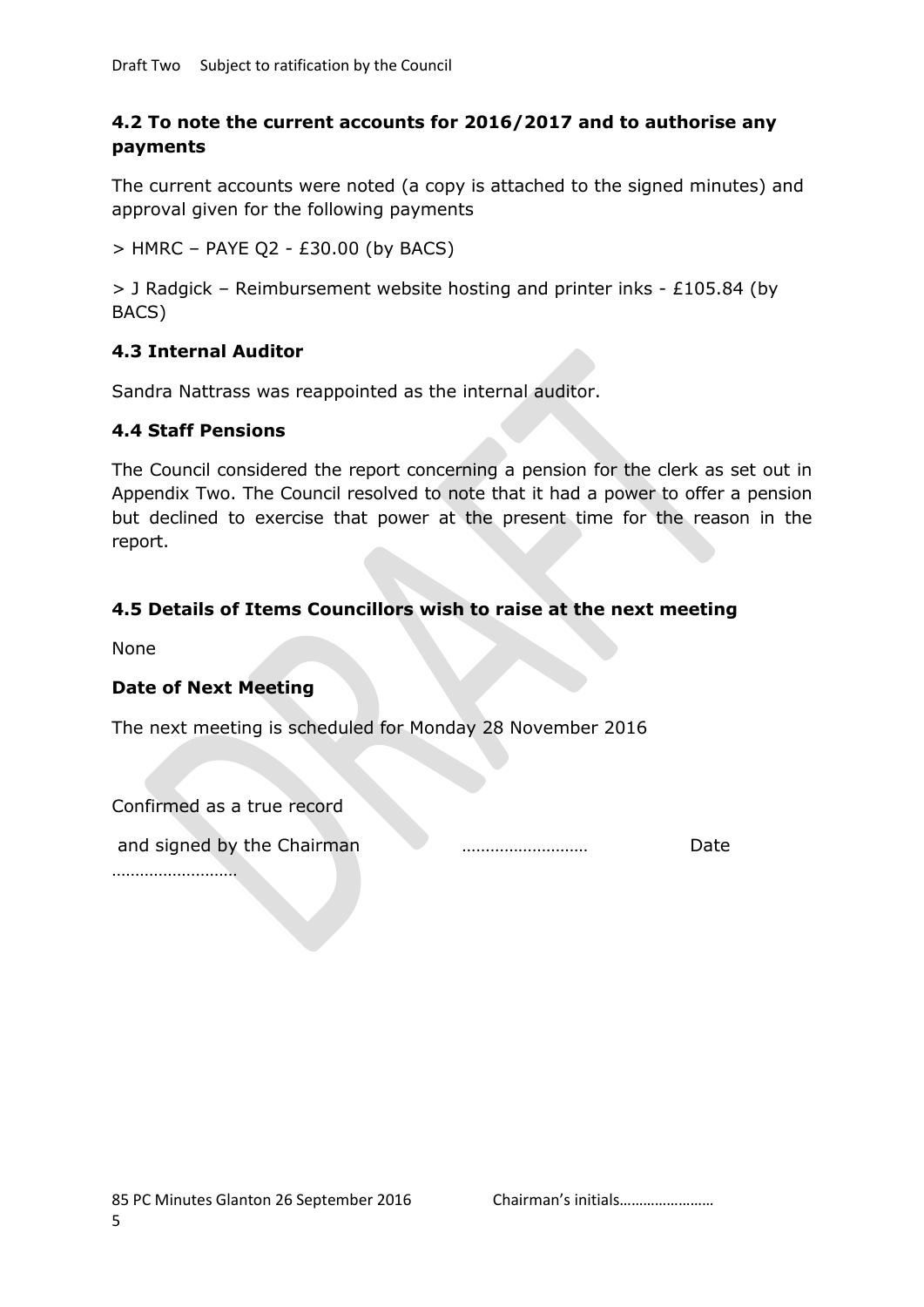## **Appendix One - Bank Working Group**

Jerry Dronsfield, Susan Williams, Sue Rogers and Jon Radgick met on 25<sup>th</sup> August at 6pm

The summary of what was agreed was:

- The wildflower seeds that were planted have taken.
- The amount of weed growth around the central shrubs had been worse than anticipated.
- The plan going forward should be as follows:
- 1. Jon to contact the County to understand what their maintenance schedule is.
- 2. The two grassy areas to either side of the shrubbery should be mown twice a year in late July and September.
- 3. The area around the shrubs should be sprayed with a selective weed killer soon, and probably done again in the spring when the snowdrops are up so as to avoid them and before the later bulbs come out. There may need to be a third spraying to be assessed when we see how effective the earlier ones are.
- 4. When that area is brought more under control we can sow more wildflowers, bluebells, campion etc. between the bushes, there is no point doing that yet.
- 5. We have more seeds to sow on the Powburn side next spring, and we can add primula and other flowers over time as we see how the wildflowers develop.
- 6. There is one large gap near the dog poo bin which would benefit from planting another shrub to fill in, this to wait until after the second spraying.

Since the meeting I have had a conversation with Bill Pringle who manages the grass cutting etc. in Glanton for NCC and he has agreed the following:

1 NCC used to do an early cut of the grass on the bank post-daffodil flowering, but this year that didn't happen because the bank was deemed too steep for the tractor. They will now not do that in any event as this would mow down the wild flowers.

2 We will continue with our current arrangement having the grass cut twice a year as outlined above.

3 NCC do not normally strim around the bushes, it happened recently by chance as they had a two man team doing the routine grass cutting so they utilised the second man. I have explained our plan to spray the weeds which they are happy with.

4 They normally trim the bushes once a year during the winter months and we have agreed that they should continue to do this.

5 They will continue their regular mowing of the verge and the bottom most part of the bank.

85 PC Minutes Glanton 26 September 2016 Chairman's initials...................... 6